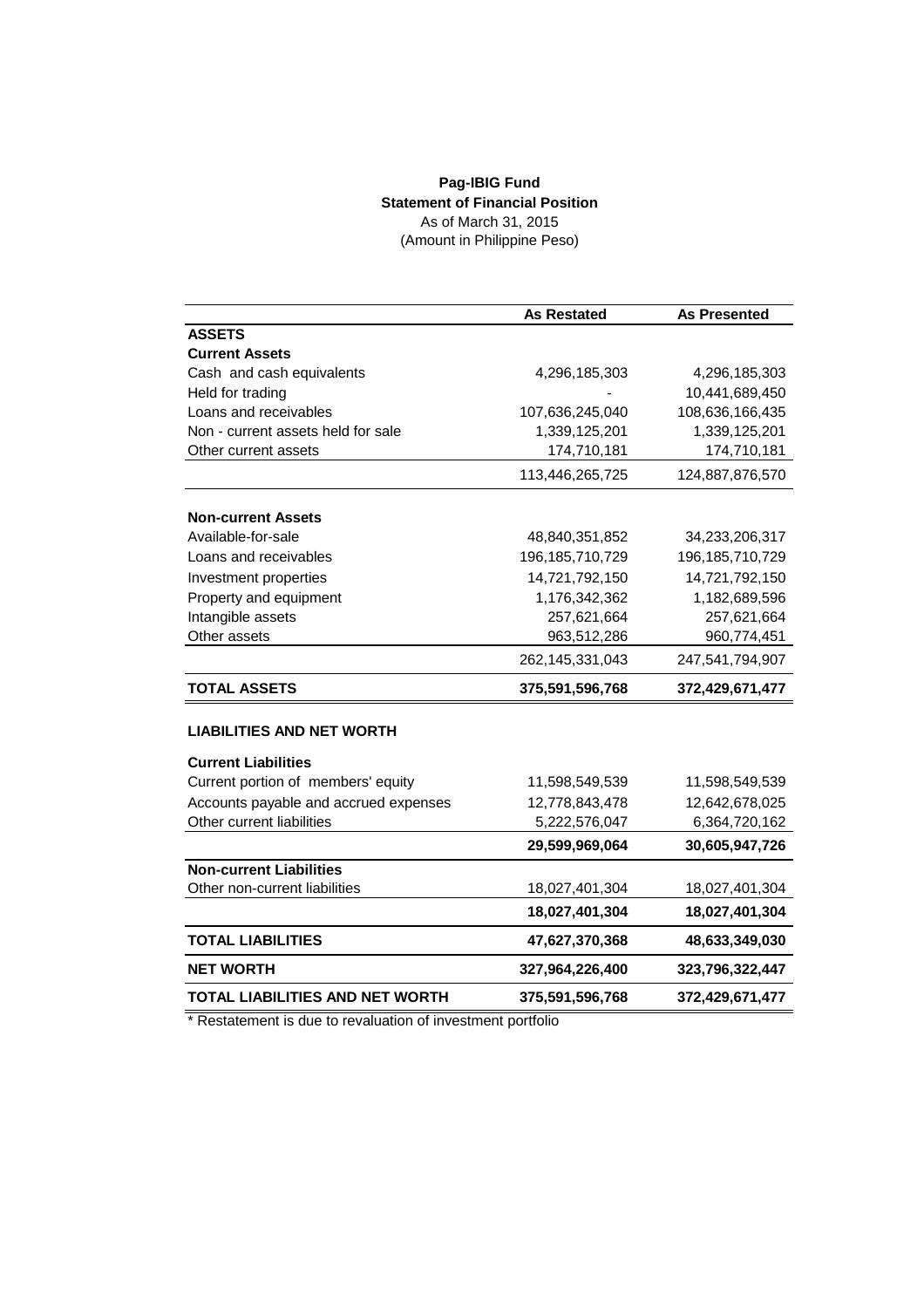## **Pag-IBIG Fund Statement of Comprehensive Income** For the Period Ended March 31, 2015

(Amounts in Philippine Peso)

| <b>INTEREST INCOME</b>                            |               |
|---------------------------------------------------|---------------|
| Loans and receivables                             | 6,234,202,081 |
| Trading and investment securities                 | 550,504,727   |
| Deposits with banks and others                    | 31,349,978    |
|                                                   | 6,816,056,786 |
| <b>INTEREST EXPENSE</b>                           |               |
| Bonds payable                                     | 139,643,302   |
|                                                   | 139,643,302   |
| <b>NET INTEREST INCOME</b>                        | 6,676,413,484 |
| <b>OTHER INCOME</b>                               |               |
| Service fees                                      | 517,062,606   |
| Trading and investment securities gains - net     | 395,366,857   |
| Miscellaneous                                     | 465,006,815   |
|                                                   | 1,377,436,278 |
| <b>TOTAL OPERATING INCOME</b>                     | 8,053,849,762 |
| <b>OTHER EXPENSES</b>                             |               |
| Provision for impairment and other losses         | 234,780,121   |
| Compensation and fringe benefits                  | 830,873,453   |
| Occupancy and equipment-related costs             | 126,108,155   |
| Foreign exchange loss - net                       | 7,623,415     |
| Foreclosure and acquired asset management costs   | 89,000,700    |
| Depreciation and amortization                     | 57,748,695    |
| Miscellaneous                                     | 308,706,144   |
| <b>TOTAL OPERATING EXPENSES</b>                   | 1,654,840,683 |
| <b>NET INCOME FOR THE PERIOD</b>                  | 6,399,009,079 |
| <b>OTHER COMPREHENSIVE INCOME GAIN/(LOSS)</b>     |               |
| Net Unrealized Gains (Losses) Available- for-sale |               |
| investments                                       | 675,964       |
| <b>TOTAL COMPREHENSIVE INCOME FOR THE PERIOD</b>  | 6,399,685,043 |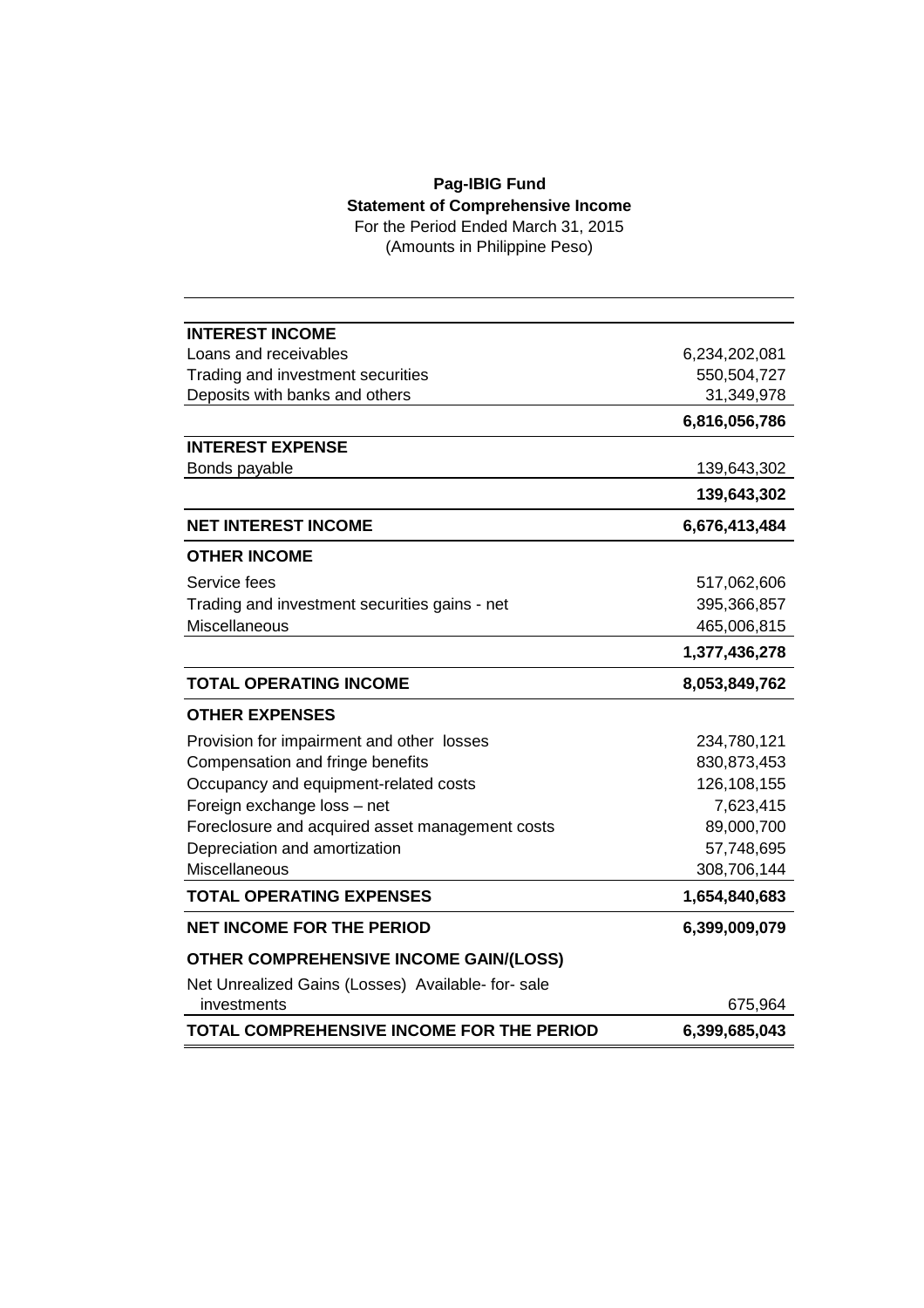## **Pag-IBIG Fund Statement of Changes in Net Worth** For the Period Ended March 31, 2015(Amount in Philippine Peso)

|                                                     | <b>Members' Equity</b> | <b>Donated</b><br><b>Surplus</b> | <b>Retained Earnings</b> | <b>Total Net Worth</b> |
|-----------------------------------------------------|------------------------|----------------------------------|--------------------------|------------------------|
|                                                     |                        |                                  |                          |                        |
| January 1, 2015                                     | 266,037,074,818        | 250,890                          | 51,758,215,987           | 317,795,541,695        |
| Collections                                         | 7,619,810,370          | $\overline{\phantom{0}}$         |                          | 7,619,810,370          |
| <b>Dividends</b>                                    | 11,340,301,042         |                                  | (11,340,301,042)         |                        |
| Comprehensive income                                |                        |                                  | 6,399,685,043            | 6,399,685,043          |
| Net movement of HFC/Unclaimed savings/correction of |                        |                                  |                          |                        |
| prior years' errors                                 |                        |                                  | 18,175                   | 18,175                 |
| Provident claims/TAV offsetting                     | (3,850,828,883)        |                                  |                          | (3,850,828,883)        |
| March 31, 2015 (As Restated)                        | 281, 146, 357, 347     | 250,890                          | 46,817,618,163           | 327,964,226,400        |

\* Restatement is due to revaluation of investment portfolio

|                                                     | <b>Members' Equity</b>   | <b>Donated</b><br><b>Surplus</b> | <b>Retained Earnings</b> | <b>Total Net Worth</b> |
|-----------------------------------------------------|--------------------------|----------------------------------|--------------------------|------------------------|
| January 1, 2015                                     | 266,036,999,051          | 250,890                          | 47,590,387,801           | 313,627,637,742        |
| Collections                                         | 7,619,810,370            | -                                |                          | 7,619,810,370          |
| <b>Dividends</b>                                    | 11,340,301,042           |                                  | (11,340,301,042)         |                        |
| Comprehensive income                                | $\overline{\phantom{0}}$ |                                  | 6,399,685,043            | 6,399,685,043          |
| Net movement of HFC/Unclaimed savings/correction of |                          |                                  |                          |                        |
| prior years' errors                                 |                          |                                  | 18,175                   | 18.175                 |
| Provident claims/TAV offsetting                     | (3,850,828,883)          |                                  |                          | (3,850,828,883)        |
| March 31, 2015 (As Presented)                       | 281, 146, 281, 580       | 250.890                          | 42,649,789,977           | 323,796,322,447        |